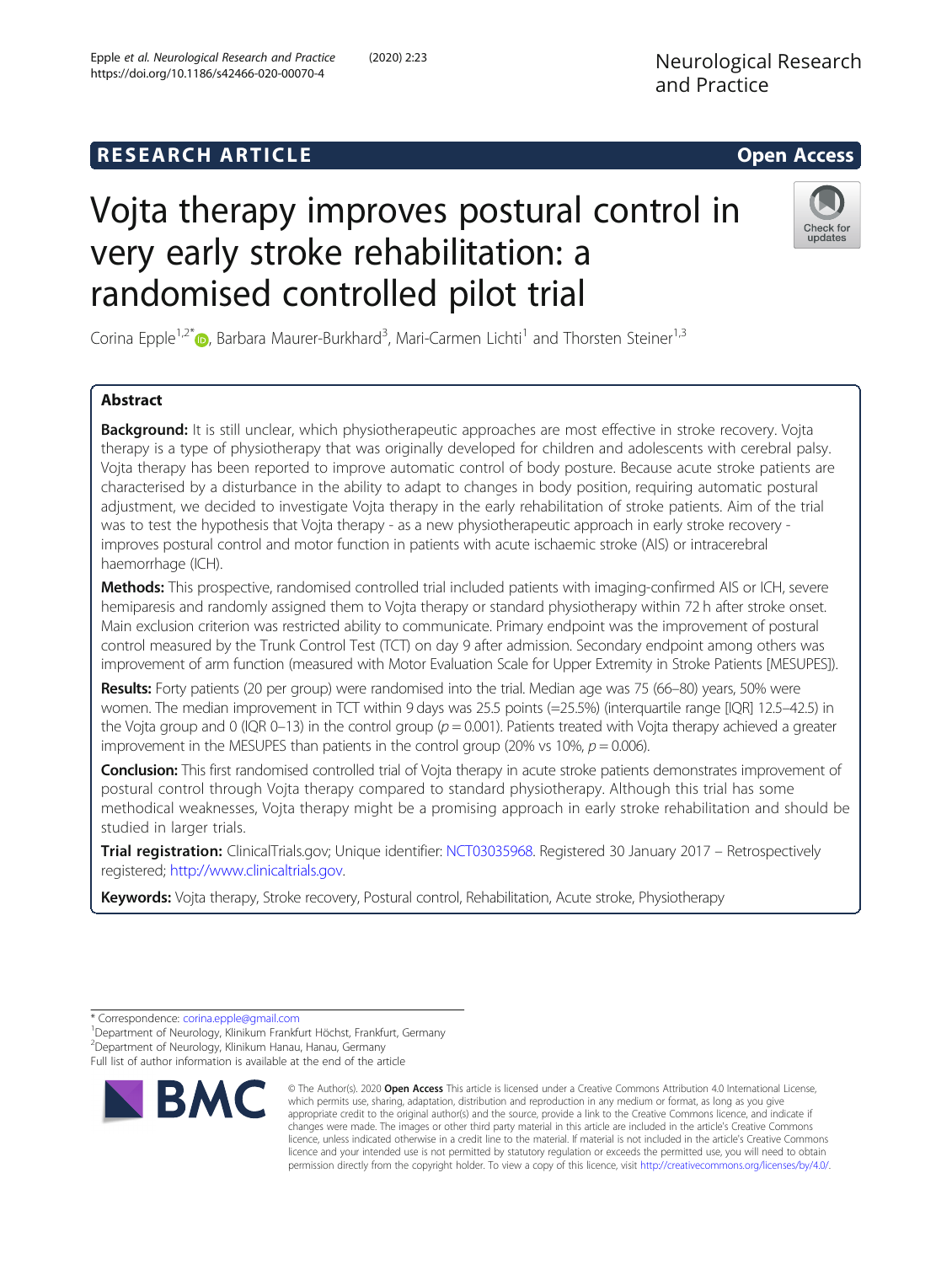#### Introduction

Unilateral motor weakness is one of the most common deficits resulting from stroke and one of the main causes of disability [\[1](#page-9-0), [2\]](#page-9-0). Scientific evidence demonstrating the values of specific interventions for recovery after stroke is limited and comparisons between different methods in current use have so far failed to show that any particular physiotherapy or stroke rehabilitation strategy is superior to another [\[3\]](#page-9-0). Only a few studies address the question of the optimal physiotherapy in stroke rehabilitation. Furthermore, stroke recovery is heterogeneous in terms of outcome [\[4](#page-9-0)].

Vojta therapy, also referred to as the Vojta method or reflex-locomotion according to Vojta, is a specialised type of physiotherapy that was discovered and developed by the Czech neurologist and child neurologist Václav Vojta. In the 1960s Vojta observed that maintained peripheral pressure stimulation evoked a stereotypic widespread motor response, as a pattern of tonic muscle contractions in both sides of the neck, trunk and limbs as a result of spatial summation that lead to improvement of postural control [[5\]](#page-9-0). Based on the principles of ontogenetic development Vojta defined postural regulation as the control of body posture and uprighting of the body against gravity as elementary components of locomotion, as well as target-oriented movements of the limbs. To accomplish postural control the individual requires plans and programs ("innate patterns") that assemble task-related automatic adjustment of movements and posture  $[6]$  $[6]$ . The basic principle of Vojta therapy is the regulation of posture [[7\]](#page-9-0), which is attained within the innate movement sequences of reflex-locomotion, is retrievable at all times and can be found in all forms of human locomotion representing the basis for human movement [\[5](#page-9-0)–[7](#page-9-0)]. To activate these innate patterns of movement, the therapist applies pressure to defined zones. There are ten zones distributed over the trunk, the arms and legs (e.g. aponeurosis of the musculus gluteus medius, epicondylus medialis femoris, spina iliaca anterior superior, margo medialis scapulae, chest zone between the 7th and 8th rib) [[5,](#page-9-0) [8](#page-9-0), [9\]](#page-9-0). Vojta therapy is a standardised therapy with defined starting positions (prone, supine or side lying position) and specific initial angular positioning of the trunk and the extremities.

The mechanisms or neurobiological basis underlying the observed effects of Vojta therapy is still not fully understood. Vojta supposed that there might be a phylogenetic old "locomotion-centre "coordinating single responses situated below the upper brainstem. Supported by randomised controlled trials using functional magnetic resonance imaging (MRI), the pontomedullary reticular formation is speculated to play a key role in Vojta therapy and is suggested to participate in locomotor control as well, as it is implicated in anticipatory postural control before gait initiation, by integrating descending cortical influences and ascending spinoreticular inputs [[10](#page-9-0)–[12](#page-9-0)]. Vojta therapy has been reported to activate the trunk musculature, thereby enhancing postural control ability [\[7](#page-9-0), [13](#page-9-0), [14](#page-9-0)]. Originally, Vojta therapy was applied mostly to infants with movement disturbances or known motor disorders. Nowadays, Vojta therapy is used less frequently for adults, therefore clinical evidence is scarce, and it has never been investigated in stroke patients. There are parallels between motor recovery after stroke (relearning) and the acquisition of skilled movement patterns in human infants (innate/ learning)  $[15-17]$  $[15-17]$  $[15-17]$ , so that cortical reorganisation after brain injury due to stroke can be compared to those occurring during ontogenetic development [[18\]](#page-9-0). Postural disorders are among the most prevalent consequences after stroke [\[19](#page-9-0)]. Until now Vojta therapy is a mostly unknown therapy to stroke physicians. In our hospital we introduced Vojta therapy in 2013 and observed impressive effects in individual acute stroke patients (please refer to videos examples, Additional files [1](#page-8-0), [2](#page-8-0) and [3](#page-8-0)). Therefore, we decided to explore the method more deeply by performing a randomised controlled proof-ofconcept study (for more details concerning rationale please refer to Additional file [3\)](#page-8-0).

The aim of the trial was to investigate Vojta therapy in acute stroke patients with severe hemiparesis within 72 h after onset, in order to study the potential benefits and possible negative effects of Vojta therapy as a new approach in stroke recovery. We hypothesise, that Vojta therapy compared to standard physiotherapy improves postural control and motor function in early rehabilitation of patients with acute stroke.

#### Methods

#### Study design

We designed an investigator-initiated, prospective, singlecentre, randomised controlled pilot trial conducted in a tertiary academic centre in Frankfurt, Germany. The trial was performed according to good clinical practice and was consistent with the principles stated in the Declaration of Helsinki in 1964 and subsequent revisions. The trial protocol was approved on October 14, 2015 by the ethics committee of the Hessian state chamber of physicians, Germany (reference number FF88/2015). No changes to the protocol were made since the start of the trial.

Written informed consent was obtained from all patients before trial participation. The study protocol is available (Additional file [4](#page-8-0)). The trial was registered at ClinicalTrials.gov (NCT 03035968).

#### Participants

Inclusion criteria were age  $\geq 18$  years, a confirmed (cranial computed tomography or MRI proven) acute ischaemic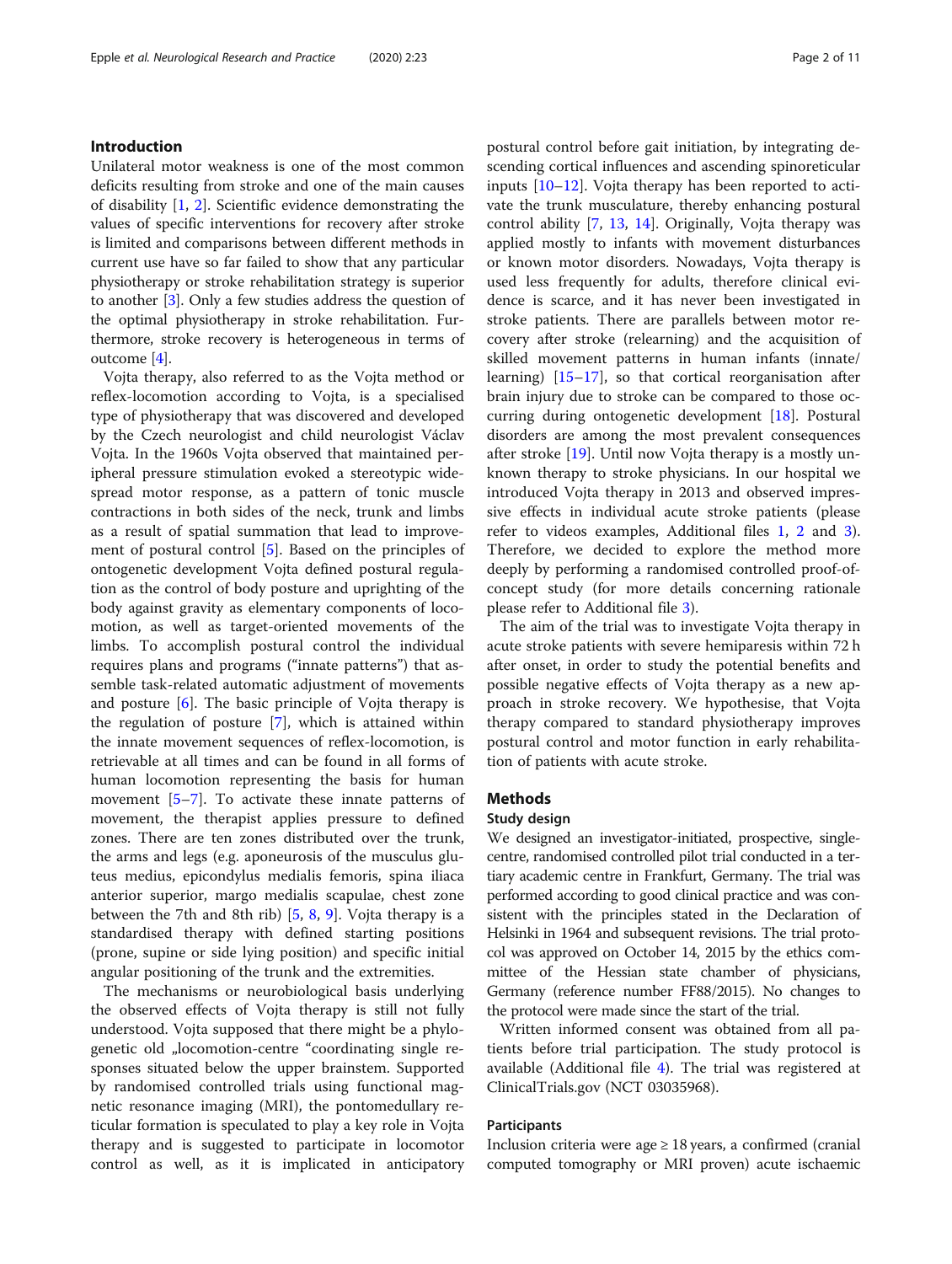or haemorrhagic stroke, randomisation within 72 h after onset of symptoms or after a patient was last seen normal, presence of a severe hemiparesis (medical research council scale for muscle strength of the arm [MRCS]  $\leq$ 2) [[20](#page-9-0)], a pre-morbid modified Rankin Scale (mRS) [\[21\]](#page-9-0) with a score ≤ 3, a maximum National Institute of Health Stroke Scale (NIHSS) [[22](#page-9-0)] score of 25, and written informed consent by the patient. Treatment with recombinant tissue plasminogen activator (rtPA) and thrombectomy before randomisation was allowed.

Exclusion criteria were severe cognitive impairment or limitation in communication skills due to aphasia, deteriorated consciousness or dementia (prohibiting comprehension and implementation of the physiotherapy), participation in another clinical trial, and pregnancy.

#### Randomisation and masking

Patients were randomly assigned (1:1) with sealed, opaque and sequentially numbered envelopes to receive usual stroke unit care with Vojta therapy (intervention group) or standard physiotherapy (control group). Investigators were instructed to assign the patient according to the envelope with the lowest randomisation number. Randomisation was done by the investigator, who enrolled the subject. Blinding of the primary outcome - improvement of postural control at day 9 - was not feasible in the current setting of this pilot trial. Secondary clinical outcomes – severity and quality of disability after 3 months – were done by a physician who was blinded to the treatment.

#### Procedures

The control group received conventional physiotherapy which consisted of repetitive sensoriomotor exercises using existing function of the affected extremity in taskoriented training and movements used during daily activity, passive movements of the limbs, trunk strengthening exercises, goal directed movements and mobilisation including gait training.

The intervention group received Vojta therapy (Video example: Additional file [5\)](#page-8-0). Vojta therapy was implemented by stimulating the chest zone, which is located between the 7th and 8th rib, use of additional zones was allowed to support the activation. The starting positions for Vojta therapy were supine or side-lysing position with the head turned 30°toward the side being stimulated or side-lying. Patients were treated for 30 min with Vojta therapy and afterwards were mobilised with gait training, if feasible.

Both groups received one treatment sessions daily consisting of 40 min. Seven sessions in total were given to all patients in both groups before the primary outcome assessment, so that both groups had the same amount of therapy. All physiotherapists treating the intervention group had received special training and certification from the International Vojta Society (please refer to Additional file [3\)](#page-8-0). No Vojta-therapist treated patients in the control group. All staff enrolled in this study were trained for the assessments by the main investigator and the principal physical therapist.

#### Outcome assessments

An overview of the trial schedule (interventions and visits) is provided in Table [1](#page-3-0). The Trunk Control Test  $(TCT)$  [[23](#page-9-0)–[27](#page-9-0)] – the measurement of the primary endpoint - was assessed at day 2 after admission to the hospital before the first treatment (baseline), at day 5 and day 9 after treatment. The TCT is a validated test to assess motor impairment and postural control after stroke. A range of 0 (patient is not able to roll at all from a supine position) to 100 (patient is able to sit for 30 s independently on the edge of the bed) points can be achieved (Additional files [3](#page-8-0) and 6) Secondary clinical outcomes were measured with the following scales: The NIHSS [[22,](#page-9-0) [28](#page-9-0)] was used as a quantitative measure of neurological deficit in stroke patients. The Catherine Bergego Scale (CBS) [\[29](#page-9-0), [30](#page-9-0)] is a standardised checklist to assess the presence and extent of neglect in patients with stroke and hemispatial neglect. The Motor Evaluation Scale for Upper Extremity in Stroke Patients (MESUPES) [\[31](#page-9-0), [32](#page-9-0)] is a clinical and research tool to qualitatively evaluate arm and hand function during recovery after stroke. The  $mRS$  [[21,](#page-9-0) [33](#page-9-0)] is an ordinal scale for functional independence with reference to pre-stroke activities. The Barthel Index (BI) [\[34,](#page-9-0) [35\]](#page-9-0) is a validated measure of disability.

Assessments were performed by two physiotherapists (one from the Vojta- and one from the control group) following the four-eyes principle. In case of disagreement in scoring, a third physiotherapist conducted an additional assessment. Full details of the outcome assessments TCT, NIHSS, CBS, MESUPES, mRS, BI and the MRCS (used for screening only) are given in Additional  $file 3$ 

#### Outcome measures

The primary outcome was defined as improvement of postural control measured by the difference of scores in the TCT at baseline and day 9. We chose the primary outcome at 9 days, firstly, because this is the mean of the longest duration of stay of these patients at our hospital and secondly, because Vojta therapy is not available in most rehabilitation clinics.

Secondary outcomes included an improvement in degree of neglect (measured with the CBS), the arm motor function (measured with MESUPES), and clinical improvement of stroke severity (measured with NIHSS) and disability (measured with the BI) on day 9 after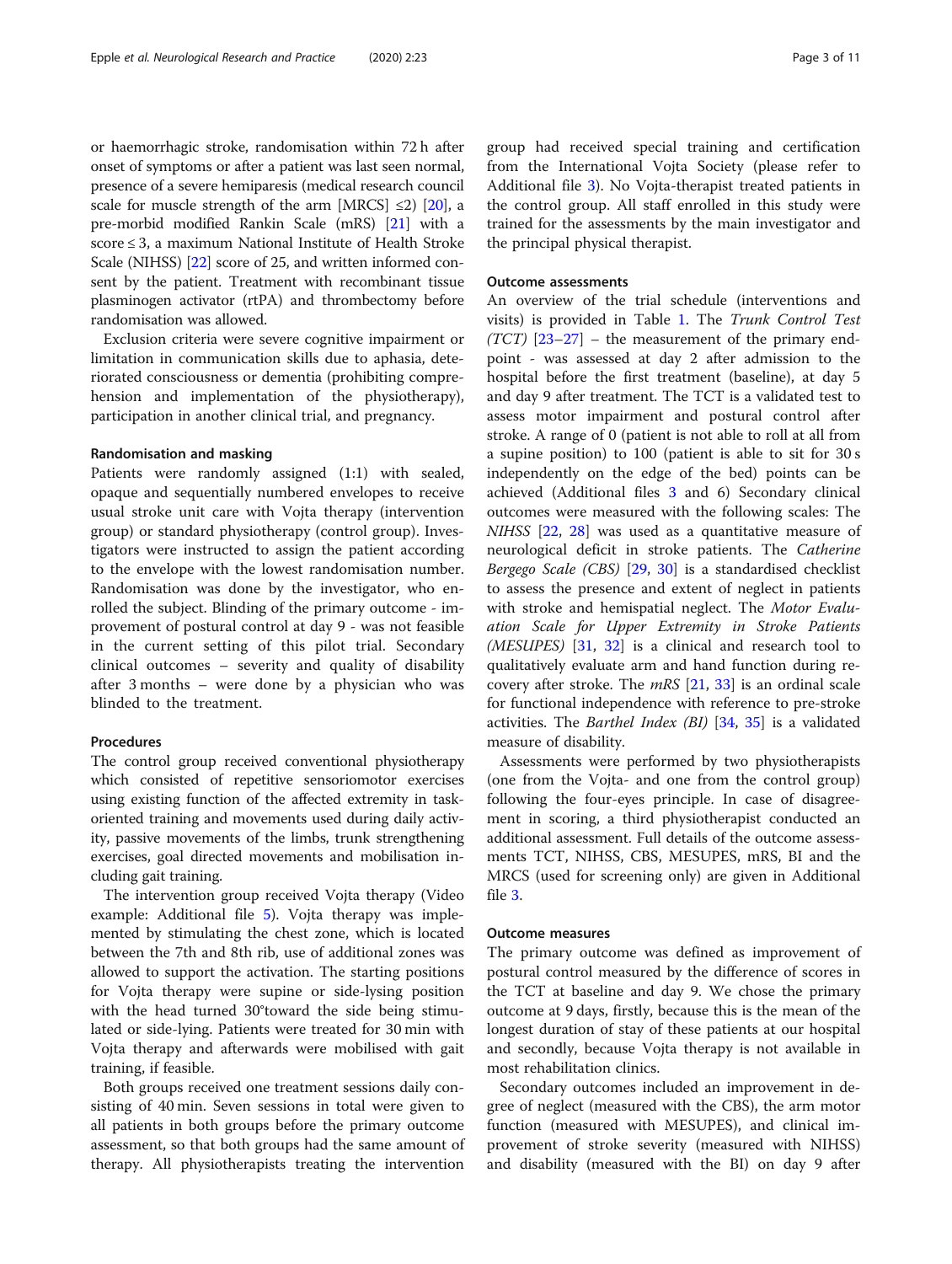|                      | Visit 1<br>$(\text{day}^a 2 [+/- 1])$<br>(before therapy) | Visit 2<br>$\frac{1}{2}$ (day <sup>a</sup> 5 [+/-1]) | Visit 3<br>$(\text{day}^a 9 [+/- 1])$<br>(after therapy) | Visit 4<br>$(\text{day}^b 90[+/- 5])$<br>(phone contact) |
|----------------------|-----------------------------------------------------------|------------------------------------------------------|----------------------------------------------------------|----------------------------------------------------------|
| TCT <sup>d</sup>     | X                                                         | $x^{\mathbf{e}}$                                     | X                                                        |                                                          |
| <b>NIHSS</b>         | X                                                         |                                                      | X                                                        |                                                          |
| <b>CBS</b>           | $x^c$                                                     | $X^{\mathsf{C}}$                                     | $x^c$                                                    |                                                          |
| <b>MESUPES</b>       | $x^c$                                                     | $X_c$                                                | $x^c$                                                    |                                                          |
| mRS                  | X                                                         |                                                      | X                                                        | X                                                        |
| <b>Barthel Index</b> | X                                                         |                                                      | X                                                        | X                                                        |

<span id="page-3-0"></span>Table 1 Trial schedule on interventions and outcome visits

TCT = Trunk Control Test, NIHSS=National Institutes of Health Stroke Scale, CBS=Catherine Bergego Scale, MESUPES = Motor Evaluation Scale for Upper Extremity in Stroke Patients,  $mRS$  = modified Rankin Scale  $a$  day after admission to hospital

**b** day after stroke onset

<sup>c</sup> Assessment before and after therapy

primary outcome measure

<sup>e</sup> Assessment only after therapy

admission compared to baseline, as well as an improvement of the mRS and the BI on day 90 after stroke onset compared to baseline. The 90 day mRS and BI were assessed via telephone interview by a blinded assessor.

Adverse events (AE) and serious adverse events (SAE) during the hospital stay and all deaths and SAE until day 90 were recorded and assessed by the investigators according to standard definitions. All AE and SAE were evaluated and forwarded to a medical expert for assessment of relatedness to the study treatment.

#### Sample size calculation and statistical analysis

A sample size calculation for this pilot trial was not feasible, because desired parameters, such as the estimated effect size or the standard deviation due to missing prior information or data in the literature could not be estimated. For feasibility reasons we chose a sample size of 40 subjects (20 per group) in order to complete recruitment in this monocentric trial within 1,0 to 1,5 years.

Analyses were based on intention to treat (ITT). Normal distribution of the variables was tested by Shapiro-Wilk-test. Tested variables predominantly did not show a normal distribution ( $p < 0.05$ ). Therefore, for comparison of the samples we used non-parametric tests for non-normal distributed samples. Variables with non-Gaussian distribution are expressed as median (interquartile range [IQR]) and qualitative variables as number (%). Categorised data were analysed with the Fisher's exact test. Changes from baseline to day 9 in TCT score (primary outcome) between the two groups were compared by Mann–Whitney-U-test. Similar analyses were made for the CBS, MESUPES, NIHSS, mRS and BI parameters between day 90 and baseline.

We also performed an analysis of variance (ANOVA) and an analysis of covariance (ANCOVA) (in case of continuous factors such as age and NIHSS) to test the influence of potentially confounding factors (age, sex, NIHSS at baseline, stroke side, performance of thrombectomy or thrombolysis) on outcome and interaction with treatment. All tests used SPSS for Windows (version 24.0 SPSS Inc., USA) and R for Windows (version 3.5.0). All tests were two-sided and  $p$  values < 0.05 were considered statistically significant.

#### Results

We screened 778 patients and randomly assigned 40 patients to receive either Vojta therapy ( $n = 20$ ) or standard physiotherapy  $(n = 20)$  between December 02, 2015 and July 05, 2017. Figure [1](#page-4-0) shows the trial profile. One patient in the control group died at day 6, before reaching the primary outcome due to a malignant middle cerebral artery (MCA) infarction. Thirty-nine patients (97.5%) were included in the ITT analysis. Two patients (one in each group) died after discharge from hospital before day 90, one due to pneumonia in the rehabilitation centre on day 65 (Vojta group) and one due to endocarditis on day 32 (control group). Thirty-seven patients (92.5%) were included in the three-months follow-up assessment.

The median age of patients was 75 (66–80) years, and 20 (50%) were women. No patient was lost to follow-up until study end. Baseline characteristics did not differ statistically between the two groups, with the exception of the side of lesion, prior known orthopaedic conditions, and scores in TCT, CBS and NIHSS at baseline (Table [2\)](#page-5-0), so that patients randomised to Vojta group were slightly more affected by the stroke. The TCT baseline scores differed noticeably between both groups (Vojta group 25 [0–43] vs control group 56 [42.5–87]).

The median improvement in the TCT within 9 days (primary outcome) was 25.5 points (=25.5%) (IQR 12.5– 42.5) in the Vojta group and 0 (IQR 0–13) in the control group ( $p = 0.001$ ) (Fig. [2](#page-6-0), Additional file [7\)](#page-8-0). In the CBS (neglect test) the Vojta group showed a median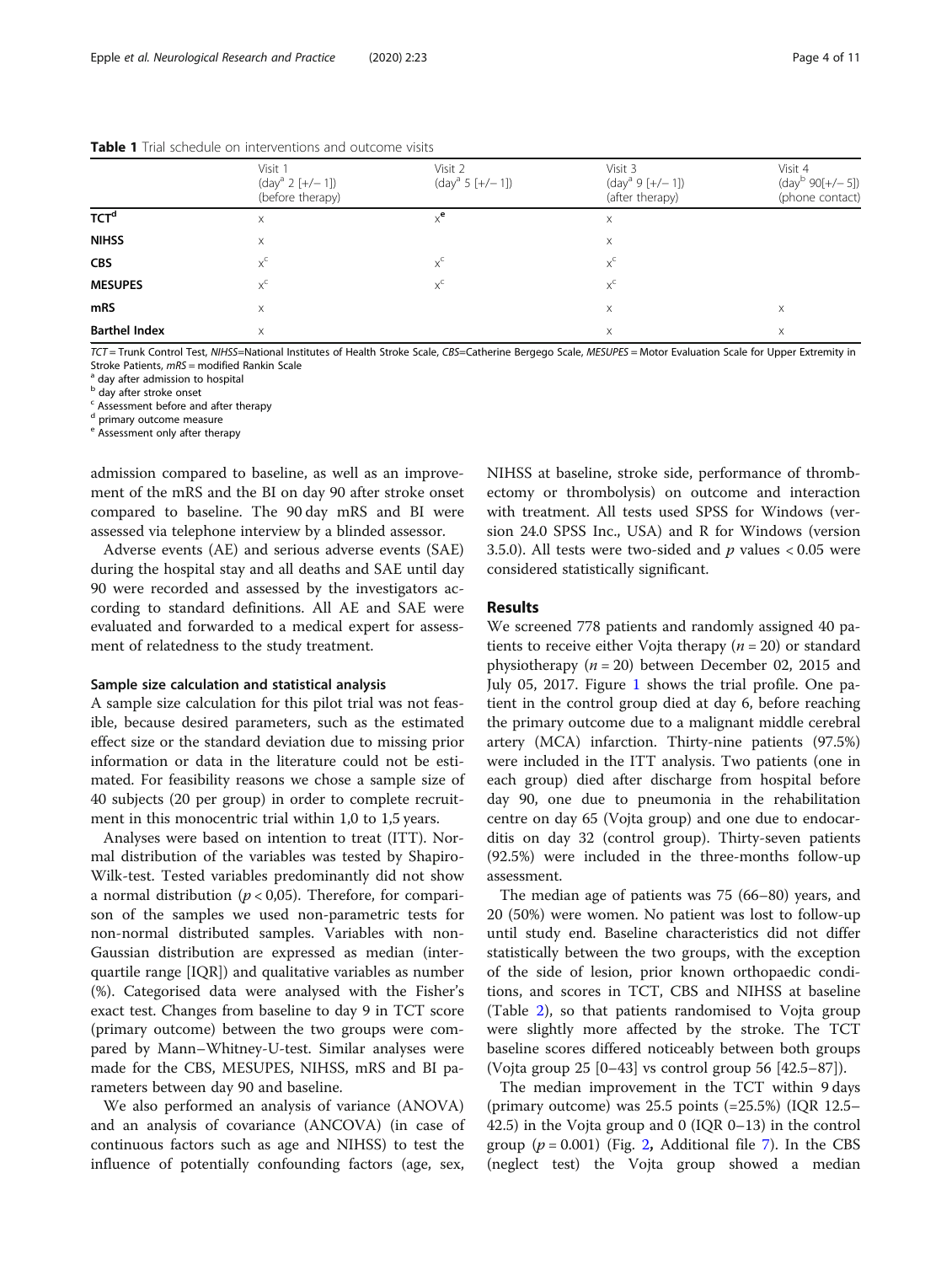<span id="page-4-0"></span>

improvement of 33.3, and 16.6% in the control group  $(p = 0.054)$  (Fig. [3](#page-6-0), Additional file [7](#page-8-0)). Vojta patients achieved a greater improvement in the MESUPES ( $p =$ 0.006) and the NIHSS  $(p = 0.022)$  than patients in the control group (20% vs 10%, and 9·5% vs. 4·8%, respect-ively) (Figs. [4](#page-7-0) and [5](#page-7-0) and Additional file [7\)](#page-8-0). There was a trend showing greater improvement in the BI from baseline to day 9 in the Vojta group (17.5% in Vojta group, 10% in control group;  $p = 0.083$ ) (Additional file [7\)](#page-8-0).

At 90 days the median mRS score was 4 (3–4.5) in the Vojta group and 3.5 (3–4) in the control group. The BI showed a non-significant improvement of 30% in the Vojta group and 22.5% in the control group from baseline to day 90 (Additional file [7\)](#page-8-0).

For the primary outcome we investigated possible influencing factors. Neither the NIHSS at randomisation, age, sex, side of infarction (right or left sided MCA infarction;  $n = 37$ ), nor administration of rtPA or performance of thrombectomy showed a statistically significant influence on TCT results. ANOVA and ANCOVA considerations showed no interactions between these factors and treatment, but revealed the treatment effect of Vojta therapy compared to conventional physiotherapy.

The total number of SAEs until day 9 was 25 (Additional file [8](#page-8-0)), the number of patients with SAE was similar in each group: 12 in the Vojta group and 13 in the control group. No SAE was considered by the investigators to be related to treatment.

#### **Discussion**

We compared two physiotherapeutic approaches implemented within 72 h after acute stroke and studied their effect on trunk control. Vojta therapy significantly improved postural control and motor function compared to conventional therapy in patients with acute stroke within 9 days of symptom onset. Furthermore, this pilot study demonstrated that Vojta therapy is feasible, and safe in very early stroke rehabilitation. We did not see a significant difference in clinical outcomes at day 90, but the trial was not designed for this outcome.

The selection of a primary outcome parameter is a challenge in every clinical trial, especially in trials on recovery, with many different assessment tools used in RCTs [[36](#page-9-0)]. We chose the TCT as a primary outcome parameter, because it was designed to measure postural control which is an important prerequisite for further mobility. Early control of sitting balance as tested with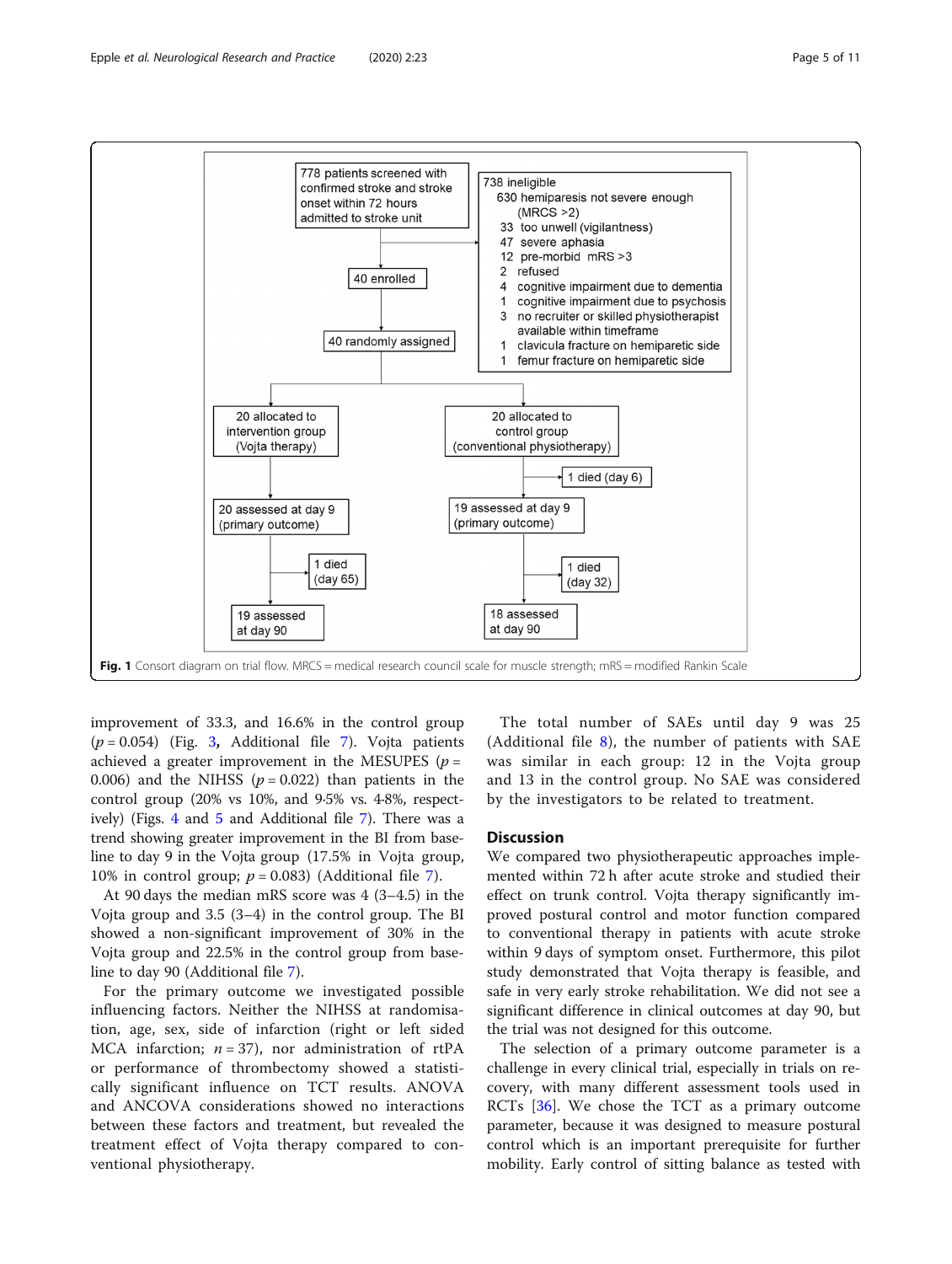<span id="page-5-0"></span>Table 2 Demographics and baseline clinical characteristics

|                                          | Vojta group<br>$(n = 20)$ | Control group<br>$(n = 20)$ |
|------------------------------------------|---------------------------|-----------------------------|
| Sex                                      |                           |                             |
| Female                                   | 11 (55%)                  | 9 (45%)                     |
| Male                                     | 9 (45%)                   | 11 (55%)                    |
| Age, median (IQR)                        | 77 (72.5-85)              | 72.5 (64-78)                |
| Risk factors                             |                           |                             |
| Hypertension                             | 15 (75%)                  | 16 (80%)                    |
| Diabetes mellitus                        | 5 (25%)                   | 3 (15%)                     |
| Smoker <sup>a</sup>                      | 3 (15%)                   | 4 (20%)                     |
| Artrial fibrillation                     | 4 (20%)                   | 3(15%)                      |
| Orthopaedic disease <sup>b</sup>         | 9(45%)                    | 1(5%)                       |
| Right handedness                         | 20 (100%)                 | 19 (95%)                    |
| Prior stroke                             | 5 (25%)                   | 7 (35%)                     |
| Premorbid history                        |                           |                             |
| Premorbid mRS, median (IQR)              | $0(0-2)$                  | $0(0-1.5)$                  |
| Premorbid mRS, mean (SD)                 | 0.9(1.25)                 | 0.65(1.09)                  |
| Walking without aid                      | 14 (70%)                  | 16 (80%)                    |
| Stroke history                           |                           |                             |
| Ischaemic stroke                         | 20 (100%)                 | 19 (95%)                    |
| Haemorrhagic stroke                      | $0(0\%)$                  | 1(5%)                       |
| Left MCA infarct                         | 2(10%)                    | 8 (42%)                     |
| Right MCA infarct                        | 17 (85%)                  | 10 (53%)                    |
| Brainstem infarct                        | 1(5%)                     | $0(0\%)$                    |
| Other or multiple locations <sup>c</sup> | $0(0\%)$                  | 1(5%)                       |
| NIHSS at admission                       | $14.5(12-16)$             | $12(8.5-15)$                |
| rtPA treatment administered              | 8 (40%)                   | 5 (26%)                     |
| Thrombectomy performed                   | 7 (35%)                   | 5 (26%)                     |
| Patients with neglect                    | 16 (80%)                  | 11 (55%)                    |
| Scores at baseline, median (IQR)         |                           |                             |
| Trunk control test                       | $25(0-43)$                | 56 (42.5-87)                |
| <b>MESUPES</b>                           | $2(0-5.0)$                | $3(1-10.5)$                 |
| CBS                                      | $4(3-5.5)$                | $3(2-4)$                    |
| modified Rankin Scale                    | $5(4-5)$                  | $4(4-5)$                    |
| <b>Barthel Index</b>                     | $3(0-3.5)$                | $5(1-9)$                    |
| NIHSS after randomisation                | $15(12.5 - 16.5)$         | 11.5 (10-14.9)              |

Data are n (%) or median (interquartile range, IOR)

mRS modified Rankin Scale, MCA middle cerebral artery, rtPA recombinant tissue plasminogen activator, MESUPES Motor Evaluation Scale for Upper Extremity in Stroke Patients (part 1 to 4 = MESUPES-arm), CBS Catherine Bergego Scale (part 5 and 6), NIHSS National Institutes of Health Stroke Scale, SD standard deviation

<sup>a</sup>smoker defined as current smoker or quit smoking in the last past 2 years. b Prior known orthopaedic diseases: hip or knee arthroplasty, coxalgia, gonarthrosis, surgery after lumbar disc hernation, sciatic pain syndrome and -<br>stenosis of the spinal canal. <sup>c</sup>both MCA territories, right posterior territory and left cerebellum

the TCT and as basic requirement for regaining standing balance and later gait is regarded as an important factor for the final outcome at 6 months [[4,](#page-9-0) [37](#page-9-0)]. Furthermore, the TCT can be used to test postural control in bedridden stroke patients and has an excellent interrater reliability ( $r = 0.76$ ,  $p < 0.001$ ) [\[23](#page-9-0), [27](#page-9-0)]. A disadvantage of the TCT is the ceiling effect in patients with a higher grade of independence in activities of daily living, as they can achieve maximum scores in any of the four test items, although they may still have motor deficits. The ceiling effect was proven in a cohort of non-acute and chronic stroke patients [\[27](#page-9-0)], but probably this psychometric characteristic of measurement also occurs in acute stroke populations. In our trial the ceiling effect may have affected the control group to a greater extent, because the control group had higher median scores at baseline (intervention 25 [0–43] vs control 56 [42.5– 87]). Improvement in the TCT was significantly greater in the Vojta group than the control group, but imbalance at baseline and the ceiling effect have to kept in mind when interpreting these results.

Only a few recovery trials have initiated restorative treatments within 7 days after onset and can therefore be classified as acute [[38\]](#page-9-0). Delays to the initiation of rehabilitation seem to be associated with a poorer outcome and a longer length of stay in hospital for patients [[39\]](#page-9-0). Furthermore, motor training started around 5 days after stroke is more effective than training started at day 14 or day 30 [\[40\]](#page-10-0). The fact that there is a limited time window for the greatest motor recovery and increased receptivity to training regimes after injury is congruent with observations in animal models suggesting that there is about a month of heightened plasticity in the brain early after stroke when most recovery from impairment occurs [[4,](#page-9-0) [18\]](#page-9-0). For this reason, we chose to start treatment within 72 h after stroke onset in our trial.

#### Limitations and strengths

This trial is, to our knowledge, the first randomised controlled trial (RCT) of Vojta therapy in acute stroke patients. No patient was lost to follow up. We documented the time of intervention, stroke onset and provide detailed information about the training regimes as requested by the Stroke Recovery and Rehabilitation Roundtable taskforce [\[38\]](#page-9-0). Furthermore, we present detailed baseline characteristics, to enhance interpretation of the results [[36](#page-9-0), [41\]](#page-10-0). Age and stroke severity are the strongest predictors of outcome after acute stroke [\[42](#page-10-0)], and even if the Vojta group was slightly more disadvantaged in regard to both the NIHSS at baseline (15 in Vojta group and 11.5 in control group) and age (77 years vs 72.5), the Vojta group showed a greater clinical improvement. Our trial is one of relatively few trials of recovery within the first week after stroke onset [[38,](#page-9-0) [43](#page-10-0)].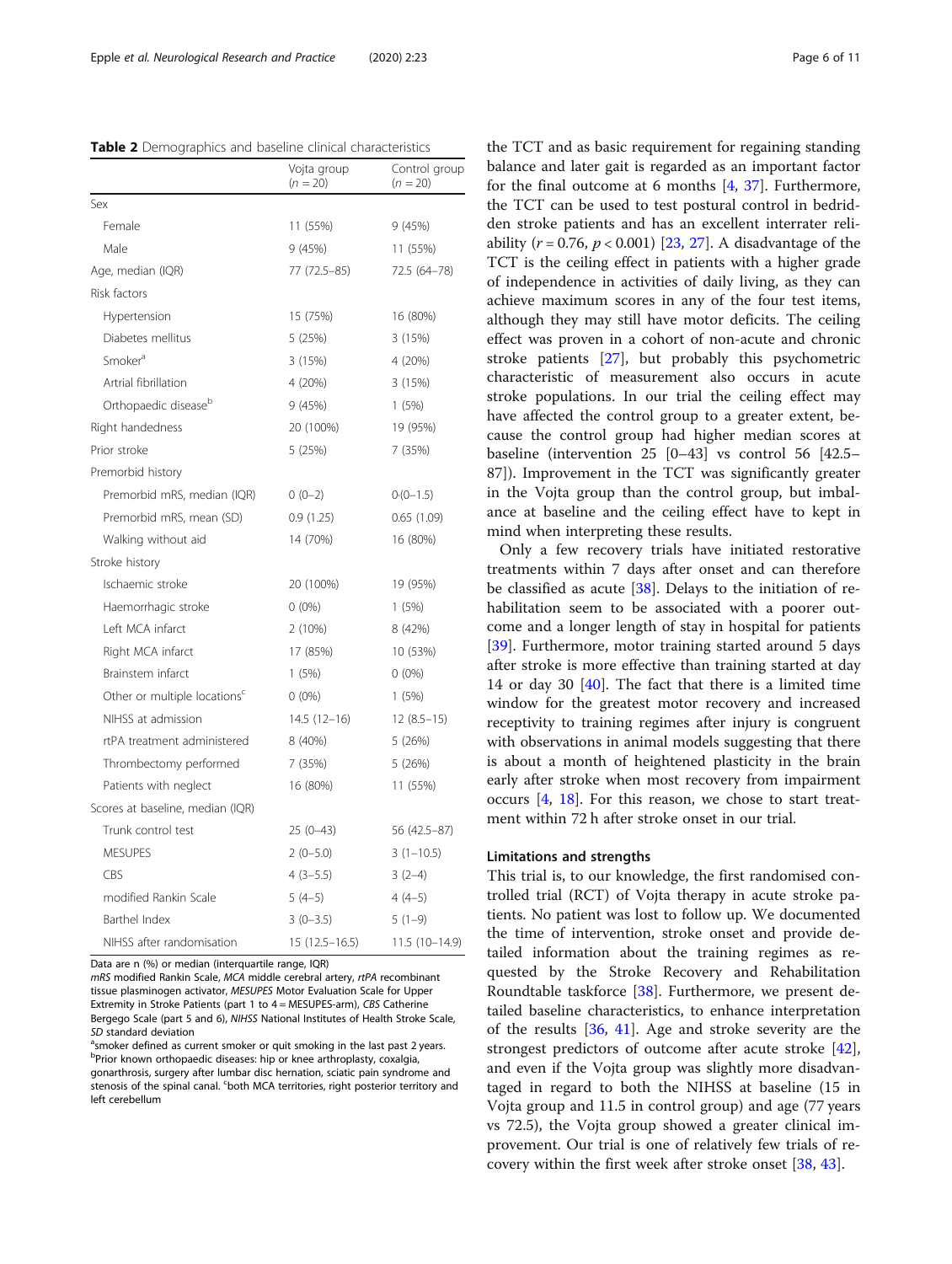<span id="page-6-0"></span>

This trial has several limitations: Firstly, the sample size was small, as it was a single centre pilot trial and was therefore not powered to compare the effect on clinical outcomes at 90 days. Secondly, investigators and therapists were not blinded to the treatment allocation while clinical assessment at day 90 was blinded. The primary and secondary outcome assessments were done by

two physiotherapists (one from each treatment group) to ensure some control. All study personnel received special training before study initiation. The TCT is easy and clear to test. We also chose the TCT, because evaluation is explicit: for each item involving axial movements points are only given, if the patient achieves the complete task (i.e. sitting-up from a lying position – yes

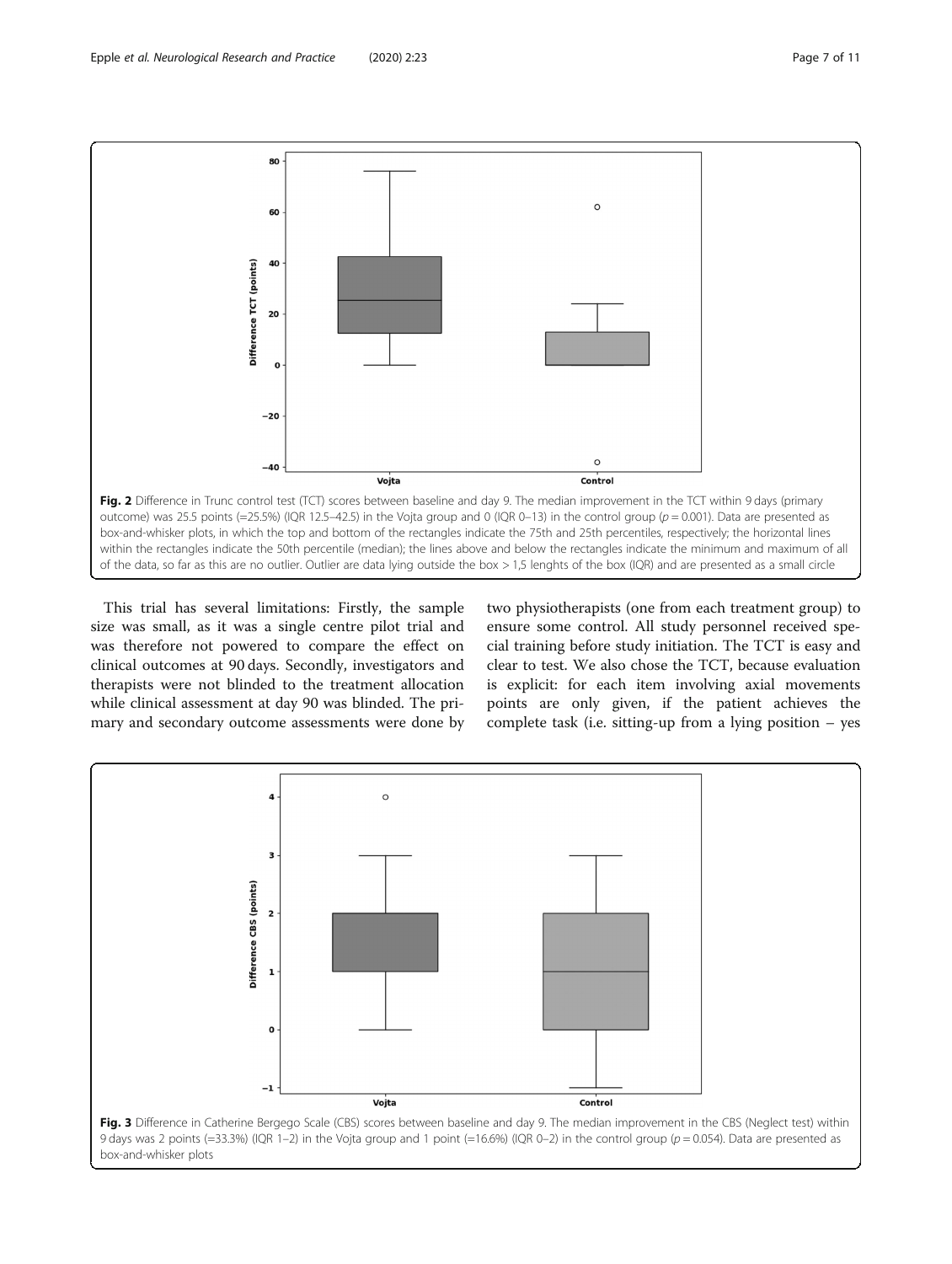<span id="page-7-0"></span>

or no). The tester is not allowed to assist at all, so that subjectivity is reduced to a minimum. Nevertheless, we cannot exclude an observer bias and we have to point out that unblinding on the primary outcome measure is our crucial limiting factor. Thirdly, we noted some imbalances in baseline values, but whereas the differences concerning side of lesion, prior known orthopaedic

conditions and age seemed unlikely to be relevant with regards to the primary outcome, the baseline difference in TCT possibly had a relevant impact on the results, especially the primary endpoint. Fourthly, there is a selection bias due to the exclusion of patients with severe aphasia ( $n = 47$ ), who had to be excluded from the study, because of the foreseeable non-compliance. For this

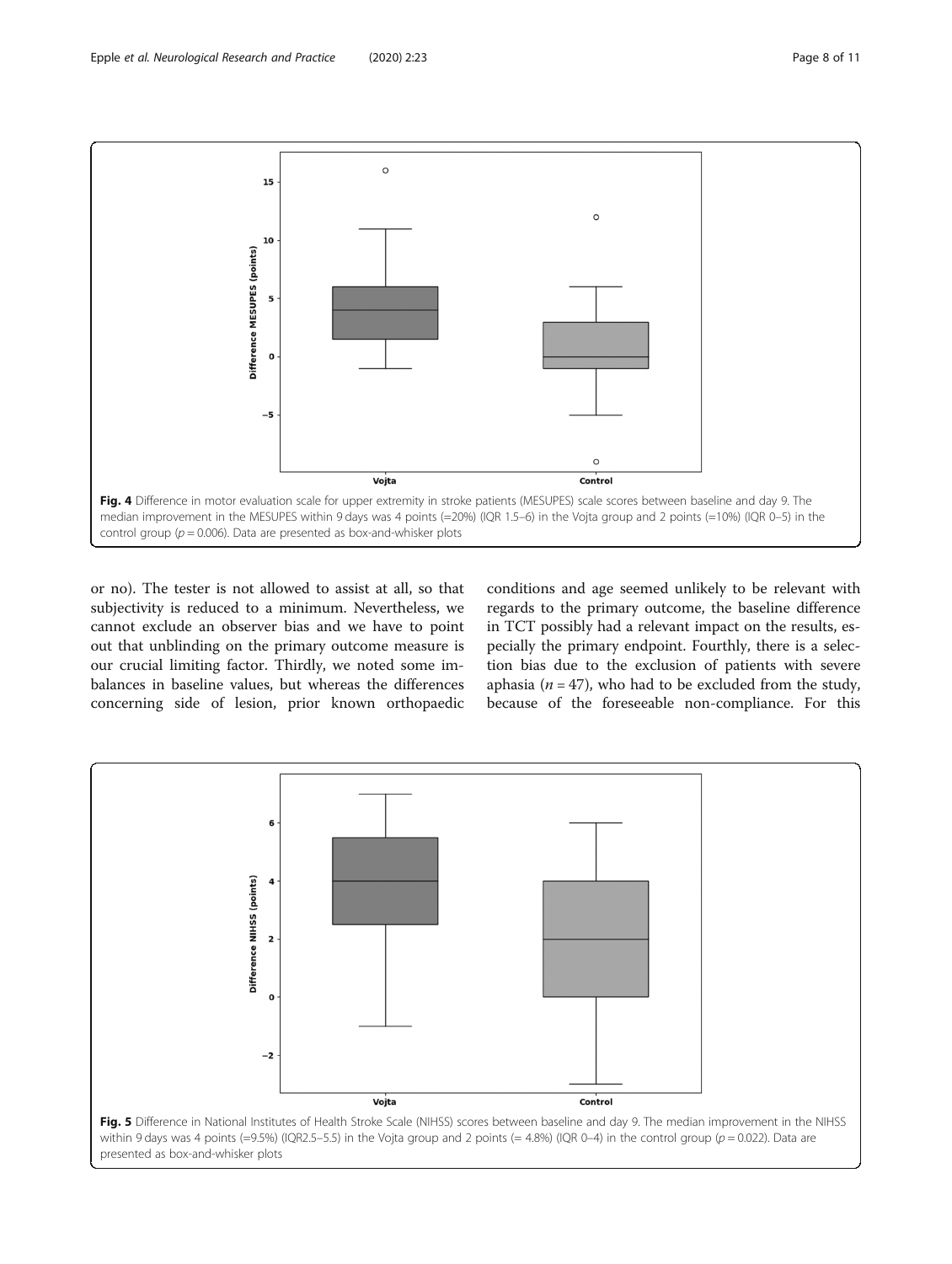<span id="page-8-0"></span>reason, we had to exclude more patients with a left hemispheric infarct, which is reflected by the stroke localisation of the study cohort and may therefore not be completely generalisable to a usual stroke unit population. We limited the application of Vojta therapy to the hospital stay, because this physiotherapeutic approach is not common in stroke rehabilitation. In summary, the possible observer bias due to unblinded primary outcome measure, the psychometric problems of the outcome measure (TCT ceiling effect) and the difference in baseline scores of the TCT are relevant methodical flaws and we can not estimate how much these factors influenced the results, therefore the results have to be evaluated with caution.

#### Conclusion

In this first pilot trial, treatment with Vojta therapy was beneficial in the early rehabilitation of acute stroke patients with a severe hemiparesis within 72 h after onset showing improved postural control, degree of neglect and motor function compared to standard physiotherapy, keeping the methodical weakness of the trial in mind. Due to cost savings in many countries we should also take into consideration, that only some patients go on to receive an inpatient rehabilitation (if existent at all) [\[38\]](#page-9-0). For many patients access to a multidisciplinary rehabilitation team is only possible in the stroke unit and therefore the focus on acute stroke recovery seems to be even more important. Vojta therapy is an economical approach and has the advantage, that relatives can be trained in the basic treatment techniques to continue Vojta therapy after discharge. The results of this trial have to be verified by a multicentric RCT with a larger sample size and a blinded primary outcome assessment.

#### Supplementary information

Supplementary information accompanies this paper at [https://doi.org/10.](https://doi.org/10.1186/s42466-020-00070-4) [1186/s42466-020-00070-4](https://doi.org/10.1186/s42466-020-00070-4).

Additional file 1: Video 1. Video example of motor function before Vojta therapy. Female patient with left middle cerebral artery infarction 6 months ago with a right-sided hemiparesis, who came to our physiotherapy centre. After the stroke (in the sub-acute stage) she underwent an inpatient and thereafter out-patient treatment in a neurological rehabilitation centre for 6 months. Video 1 demonstrates her arm mobility before the first Vojta treatment (but 6 months after stroke and after other treatment approaches). The patient was asked to touch her mouth with her fingers but is not able to perform this task. She then received Vojta therapy for 30 min.

Additional file 2: Video 2. Video example of motor function after Vojta therapy. In video 2 the patient performed the same task (touch the mouth) after 30 min of Vojta therapy. She performs much better, due to improved postural control. Both videos (1 and 2) were filmed the same day, before and after the first Vojta treatment.

Additional file 3. Supplementary Material. Supplementary background information concerning Vojta therapy, rationale for the trial and supplementary information on methodology (details concerning TCT, therapeutic intervention and staff qualification or outcome assessments). Additional file 4. Study Protocol Vojta Trial (2015). Original study protocol as published in Clinical Trials.gov and institutional homepage.

Additional file 5: Video 3. Video example of Vojta therapy. Video demonstration of Vojta therapy. The patient is in a side lying position. The therapist activates the "chest zone" by applying finely graded pressure to this zone and gives a guiding resistance to the head to support the activation. These stimuli lead to a reflexive movement of the limb in this adult patient as is seen in newborns/babies where Vojta therapy is also implemented. In other words, the stimulus reproducibly provokes limb movements and does not require active willed cooperation. The patient's right arm is activated and later also the leg.

Additional file 6: Video 4. Video example of the Trunk Control Test (TCT). The video demonstrates the different tasks of the Trunc control test. (WMV 11231 kb)

Additional file 7. Table of test results. Results of all tests for primary and secondary outcomes are provided in this table.

Additional file 8. Adverse events during hospital stay. List of all adverse events during hospital stay (until discharge).

#### Abbreviations

AE: Adverse events; ANOVA/ANCOVA: Analysis of (co)variance; BI: Barthel Index; CBS: Catherine Bergego Scale; CCT: Cranial computed tomography; fMRI: Functional magnetic resonance imaging; ITT: Intention to treat; IQR: Interquartile range; MESUPES: Motor Evaluation Scale for Upper Extremity in Stroke Patients; MRCS: Medical research council scale for muscle strength; mRS: Modified Rankin Scale; NIHSS: National Institute of Health Stroke Scale; RCT: Randomised controlled trial; rtPA: Recombinant tissue plasminogen activator; SAE: Serious adverse events; SD: Standard deviation; TCT: Trunk Control Test

#### Acknowledgements

We are grateful to all our patients and Dieter Kaiser. We thank Sabrina Kubiak and Peter Gruber for helping with statistical analysis and the physiotherapists Jessica Schmidt, Markus Boller, Iván Ramirez, Nadine Haschke and Sandra Stippich for their support. We also thank all co-investigators, especially Philipp Lichti, Marianna Gnatkovska, Anne Ingrisch, and Johannes Rosskopp for helping with patient recruitment and data collection; Fionn Bayley and Katrin Rauen for the revision of the manuscript.

#### Authors' contributions

CE, BM and TS planned and organised the trial, CE and TS designed the study protocol and supervised the study. CE obtained funding, did the statistical analysis and wrote the first draft of the manuscript. All authors collected and/or interpreted data, contributed to manuscript revision, read and approved the submitted version. The manuscript has not been submitted elsewhere nor published elsewhere in whole or in part, except as an abstract.

#### Funding

The study was supported by the Hermann and Lilly Schilling foundation for medical research. The funder of the study had no role in study design, data collection, data analysis, data interpretation, or writing of the report. The corresponding author had full access to all the data in the study and, with support of the co-authors, had final responsibility for the decision to submit for publication.

#### Availability of data and materials

The datasets used and/or analysed during the current study are available from the corresponding author on reasonable request.

#### Ethics approval and consent to participate

Written informed consent was obtained from all patients before trial participation. The trial was done according to good clinical practice and was consistent with the principles stated in the Declaration of Helsinki in 1964 and subsequent revisions. The trial protocol was approved on October 14, 2015 by the ethics committee of the Hessian state chamber of physicians, Germany (reference number FF88/2015). No changes to the protocol were made since the start of the trial.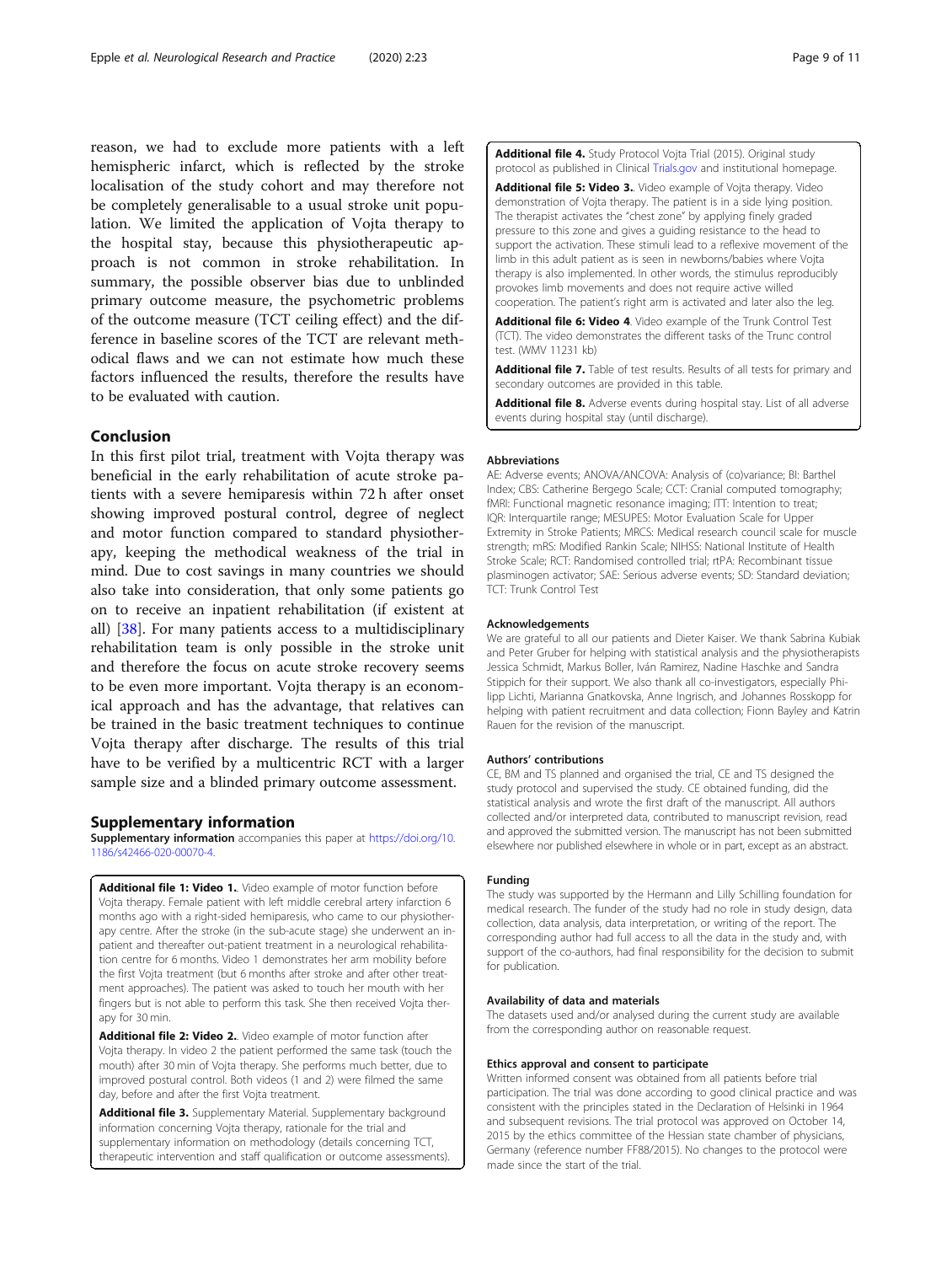#### <span id="page-9-0"></span>Consent for publication

Consent has been obtained in written form.

#### Competing interests

BM received a speaker honoraria from the International Vojta Society (IVS) The other authors declare that they have no competing interests.

#### Author details

<sup>1</sup>Department of Neurology, Klinikum Frankfurt Höchst, Frankfurt, Germany. <sup>2</sup>Department of Neurology, Klinikum Hanau, Hanau, Germany. <sup>3</sup>Department of Neurology, Heidelberg University Hospital, Heidelberg, Germany.

#### Received: 24 February 2020 Accepted: 29 May 2020 Published online: 20 August 2020

#### References

- 1. Benjamin, E. J., Blaha, M. J., Chiuve, S. E., Cushman, M., Das, S. R., Deo, R., et al. (2017). Heart disease and stroke statistics-2017 update: A report from the American Heart Association. Circulation., 135(10), e146–e603. <https://doi.org/10.1161/CIR.0000000000000485>.
- 2. Mendis, S. (2013). Stroke disability and rehabilitation of stroke: World Health Organization perspective. International Journal of Stroke, 8(1), 3–4. [https://doi.org/10.1111/j.1747-4949.2012.00969.x.](https://doi.org/10.1111/j.1747-4949.2012.00969.x)
- Pollock, A., Baer, G., Campbell, P., Choo, P. L., Forster, A., Morris, J., et al. (2014). Physical rehabilitation approaches for the recovery of function and mobility following stroke. Cochrane Database of Systematic Reviews, 4, CD001920. [https://doi.org/10.1002/14651858.CD001920.pub3.](https://doi.org/10.1002/14651858.CD001920.pub3)
- 4. Kwakkel, G., & Kollen, B. J. (2013). Predicting activities after stroke: What is clinically relevant? International Journal of Stroke, 8(1), 25–32. [https://doi.org/](https://doi.org/10.1111/j.1747-4949.2012.00967.x) [10.1111/j.1747-4949.2012.00967.x](https://doi.org/10.1111/j.1747-4949.2012.00967.x).
- Vojta, V. (1970). Reflex rotation as a pathway to human locomotion. Zeitschrift für Orthopädie und Ihre Grenzgebiete, 108(3), 446–452.
- 6. Massion, J. (1992). Movement, posture and equilibrium: Interaction and coordination. Progress in Neurobiology, 38(1), 35–56.
- 7. Ha, S. Y., & Sung, Y. H. (2016). Effects of Vojta method on trunk stability in healthy individuals. Journal of Exercise Rehabilitation, 12(6), 542–547. <https://doi.org/10.12965/jer.1632804.402>.
- 8. Vojta, V. (1968). Reflex creeping as an early rehabilitation programme. Zeitschrift für Kinderheilkunde, 104(4), 319–330.
- 9. Vojta, V., & Peters, A. (2007). Das Vojta-Prinzip (Vol. 3). Heidelberg: Springer.
- 10. Hok, P., Opavsky, J., Kutin, M., Tudos, Z., Kanovsky, P., & Hlustik, P. (2017). Modulation of the sensorimotor system by sustained manual pressure stimulation. Neuroscience., 348, 11–22. [https://doi.org/10.1016/j.neuroscience.](https://doi.org/10.1016/j.neuroscience.2017.02.005) [2017.02.005.](https://doi.org/10.1016/j.neuroscience.2017.02.005)
- 11. Takakusaki, K. (2013). Neurophysiology of gait: From the spinal cord to the frontal lobe. Movement Disorders, 28(11), 1483–1491. [https://doi.org/10.1002/](https://doi.org/10.1002/mds.25669) [mds.25669](https://doi.org/10.1002/mds.25669).
- 12. Takakusaki, K., Chiba, R., Nozu, T., & Okumura, T. (2016). Brainstem control of locomotion and muscle tone with special reference to the role of the mesopontine tegmentum and medullary reticulospinal systems. Journal of Neural Transmission (Vienna), 123(7), 695–729. [https://doi.org/10.1007/](https://doi.org/10.1007/s00702-015-1475-4) [s00702-015-1475-4.](https://doi.org/10.1007/s00702-015-1475-4)
- 13. Jung, M. W., Landenberger, M., Jung, T., Lindenthal, T., & Philippi, H. (2017). Vojta therapy and neurodevelopmental treatment in children with infantile postural asymmetry: A randomised controlled trial. Journal of Physical Therapy Science, 29(2), 301–306. [https://doi.org/10.1589/jpts.29.301.](https://doi.org/10.1589/jpts.29.301)
- 14. Lim, H., & Kim, T. (2013). Effects of vojta therapy on gait of children with spastic diplegia. Journal of Physical Therapy Science, 25(12), 1605–1608. [https://doi.org/10.1589/jpts.25.1605.](https://doi.org/10.1589/jpts.25.1605)
- 15. Cramer, S. C., & Chopp, M. (2000). Recovery recapitulates ontogeny. Trends in Neurosciences, 23(6), 265–271.
- 16. Hadders-Algra, M. (2018). Early human motor development: From variation to the ability to vary and adapt. Neuroscience and Biobehavioral Reviews, 90, 411–427. [https://doi.org/10.1016/j.neubiorev.2018.05.009.](https://doi.org/10.1016/j.neubiorev.2018.05.009)
- 17. Hedberg, A., Forssberg, H., & Hadders-Algra, M. (2004). Postural adjustments due to external perturbations during sitting in 1-month-old infants: Evidence for the innate origin of direction specificity. Experimental Brain Research, 157(1), 10–17. [https://doi.org/10.1007/s00221-003-1811-z.](https://doi.org/10.1007/s00221-003-1811-z)
- 18. Murphy, T. H., & Corbett, D. (2009). Plasticity during stroke recovery: From synapse to behaviour. Nature Reviews. Neuroscience, 10(12), 861–872. [https://doi.org/10.1038/nrn2735.](https://doi.org/10.1038/nrn2735)
- 19. Tasseel-Ponche, S., Yelnik, A. P., & Bonan, I. V. (2015). Motor strategies of postural control after hemispheric stroke. Neurophysiologie Clinique, 45(4–5), 327–333. <https://doi.org/10.1016/j.neucli.2015.09.003>.
- 20. Paternostro-Sluga, T., Grim-Stieger, M., Posch, M., Schuhfried, O., Vacariu, G., Mittermaier, C., et al. (2008). Reliability and validity of the Medical Research Council (MRC) scale and a modified scale for testing muscle strength in patients with radial palsy. Journal of Rehabilitation Medicine, 40(8), 665–671. [https://doi.org/10.2340/16501977-0235.](https://doi.org/10.2340/16501977-0235)
- 21. Rankin, J. (1957). Cerebral vascular accidents in patients over the age of 60. II. Prognosis. Scottish Medical Journal, 2(5), 200–215. [https://doi.org/10.1177/](https://doi.org/10.1177/003693305700200504) [003693305700200504](https://doi.org/10.1177/003693305700200504).
- 22. Brott, T., Adams Jr., H. P., Olinger, C. P., Marler, J. R., Barsan, W. G., Biller, J., et al. (1989). Measurements of acute cerebral infarction: A clinical examination scale. Stroke., 20(7), 864–870.
- 23. Collin, C., & Wade, D. (1990). Assessing motor impairment after stroke: A pilot reliability study. Journal of Neurology, Neurosurgery, and Psychiatry, 53(7), 576–579.
- 24. Duarte, E., Marco, E., Muniesa, J. M., Belmonte, R., Diaz, P., Tejero, M., & Escalada, F. (2002). Trunk control test as a functional predictor in stroke patients. Journal of Rehabilitation Medicine, 34(6), 267–272.
- 25. Franchignoni, F. P., Tesio, L., Ricupero, C., & Martino, M. T. (1997). Trunk control test as an early predictor of stroke rehabilitation outcome. Stroke., 28(7), 1382–1385.
- 26. Sheikh, K., Smith, D. S., Meade, T. W., Brennan, P. J., & Ide, L. (1980). Assessment of motor function in studies of chronic disability. Rheumatology and Rehabilitation, 19(2), 83-90. <https://doi.org/10.1093/rheumatology/19.2.83>.
- 27. Verheyden, G., Nieuwboer, A., Van de Winckel, A., & De Weerdt, W. (2007). Clinical tools to measure trunk performance after stroke: A systematic review of the literature. Clinical Rehabilitation, 21(5), 387–394. [https://doi.org/](https://doi.org/10.1177/0269215507074055) [10.1177/0269215507074055](https://doi.org/10.1177/0269215507074055).
- 28. Kasner, S. E. (2006). Clinical interpretation and use of stroke scales. Lancet Neurology, 5(7), 603–612. [https://doi.org/10.1016/S1474-4422\(06\)70495-1.](https://doi.org/10.1016/S1474-4422(06)70495-1)
- 29. Azouvi, P., Olivier, S., de Montety, G., Samuel, C., Louis-Dreyfus, A., & Tesio, L. (2003). Behavioral assessment of unilateral neglect: Study of the psychometric properties of the Catherine Bergego scale. Archives of Physical Medicine and Rehabilitation, 84(1), 51–57. [https://doi.org/10.1053/apmr.2003.50062.](https://doi.org/10.1053/apmr.2003.50062)
- 30. Azouvi, P., Samuel, C., Louis-Dreyfus, A., Bernati, T., Bartolomeo, P., Beis, J. M., et al. (2002). Sensitivity of clinical and behavioural tests of spatial neglect after right hemisphere stroke. Journal of Neurology, Neurosurgery, and Psychiatry, 73(2), 160–166.
- 31. Johansson, G. M., & Hager, C. K. (2012). Measurement properties of the motor evaluation scale for upper extremity in stroke patients (MESUPES). Disability and Rehabilitation, 34(4), 288–294. [https://doi.org/10.3109/](https://doi.org/10.3109/09638288.2011.606343) [09638288.2011.606343.](https://doi.org/10.3109/09638288.2011.606343)
- 32. Van de Winckel, A., Feys, H., van der Knaap, S., Messerli, R., Baronti, F., Lehmann, R., et al. (2006). Can quality of movement be measured? Rasch analysis and inter-rater reliability of the motor evaluation scale for upper extremity in stroke patients (MESUPES). Clinical Rehabilitation, 20(10), 871-884. <https://doi.org/10.1177/0269215506072181>.
- 33. Dromerick, A. W., Edwards, D. F., & Diringer, M. N. (2003). Sensitivity to changes in disability after stroke: A comparison of four scales useful in clinical trials. Journal of Rehabilitation Research and Development, 40(1), 1–8.
- 34. Collin, C., Wade, D. T., Davies, S., & Horne, V. (1988). The Barthel ADL index: A reliability study. International Disability Studies, 10(2), 61–63.
- 35. Mahoney, F. I., & Barthel, D. W. (1965). Functional evaluation: The Barthel index. Maryland State Medical Journal, 14, 61–65.
- 36. Ali, M., English, C., Bernhardt, J., Sunnerhagen, K. S., Brady, M., & Collaboration, V.I.-R. (2013). More outcomes than trials: A call for consistent data collection across stroke rehabilitation trials. International Journal of Stroke, 8(1), 18–24. [https://doi.org/10.1111/j.1747-4949.2012.00973.x.](https://doi.org/10.1111/j.1747-4949.2012.00973.x)
- 37. Veerbeek, J. M., Van Wegen, E. E., Harmeling-Van der Wel, B. C., Kwakkel, G., & Investigators, E. (2011). Is accurate prediction of gait in nonambulatory stroke patients possible within 72 hours poststroke? The EPOS study. Neurorehabilitation and Neural Repair, 25(3), 268–274. [https://doi.org/10.](https://doi.org/10.1177/1545968310384271) [1177/1545968310384271](https://doi.org/10.1177/1545968310384271).
- 38. Bernhardt, J., Hayward, K. S., Kwakkel, G., Ward, N. S., Wolf, S. L., Borschmann, K., et al. (2017). Agreed definitions and a shared vision for new standards in stroke recovery research: The stroke recovery and rehabilitation roundtable taskforce. International Journal of Stroke, 12(5), 444–450. [https://doi.org/10.](https://doi.org/10.1177/1747493017711816) [1177/1747493017711816](https://doi.org/10.1177/1747493017711816).
- 39. Weinrich, M., Good, D. C., Reding, M., Roth, E. J., Cifu, D. X., Silver, K. H., et al. (2004). Timing, intensity, and duration of rehabilitation for hip fracture and